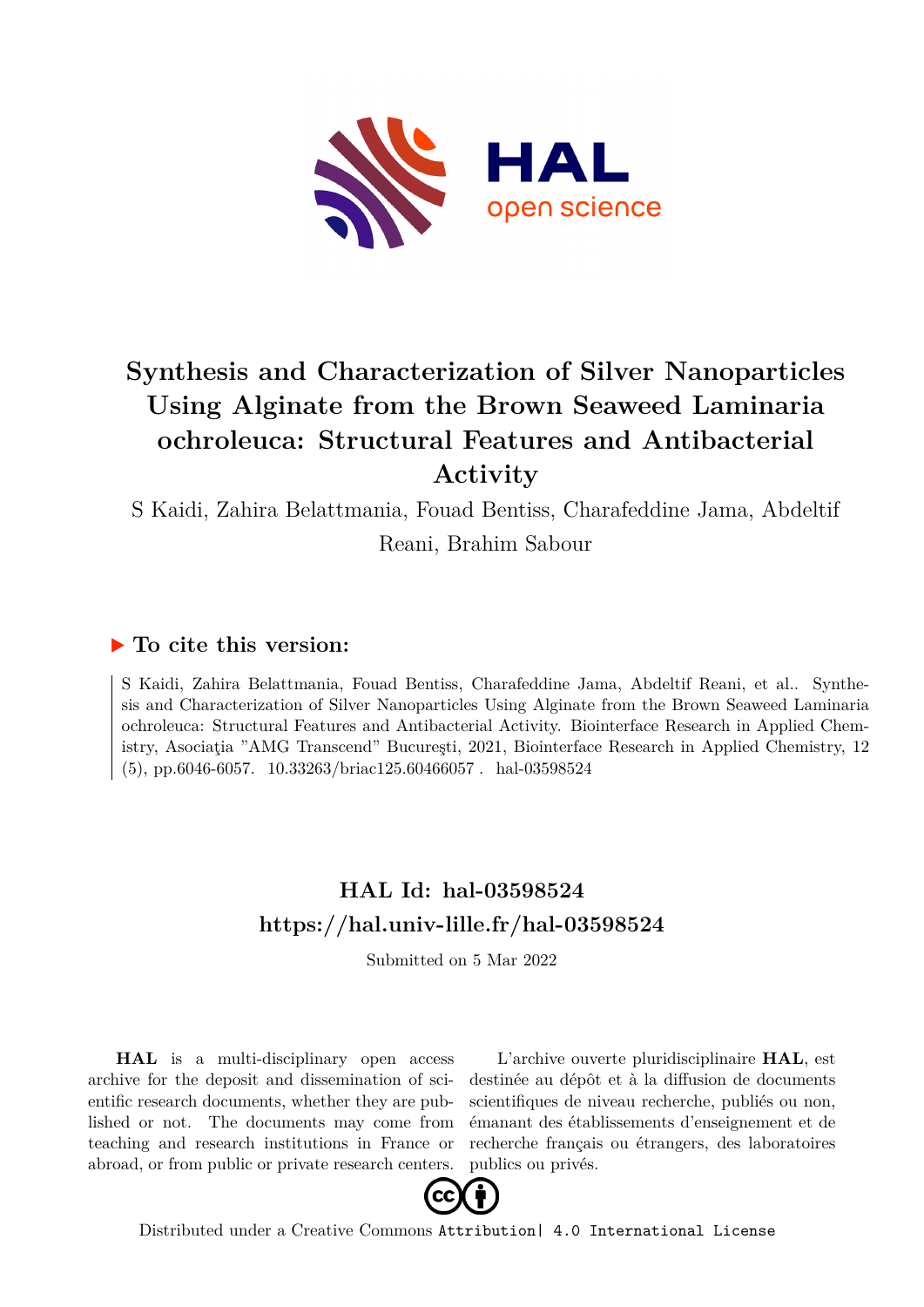Platinum Open Access Journal (ISSN: 2069-5837)

# **Synthesis and Characterization of Silver Nanoparticles Using Alginate from the Brown Seaweed** *Laminaria ochroleuca***: Structural Features and Antibacterial Activity**

**Soukaina Kaidi <sup>1</sup> [,](https://orcid.org/0000-0003-3016-8691) Zahira Belattmania 1,\* [,](https://orcid.org/0000-0003-1415-3625) Fouad Bentiss 2,3 [,](https://orcid.org/0000-0002-0016-422X) Charafeddine Jama <sup>3</sup> [,](https://orcid.org/0000-0001-5240-7804) Abdeltif Reani <sup>1</sup> [,](https://orcid.org/0000-0002-9380-3595) Brahim Sabour <sup>1</sup>**

- <sup>1</sup> Phycology, Blue Biodiversity & Biotechnology RU —P3B, Laboratory of Plant Biotechnology, Ecology and Ecosystem Valorization, Faculty of Sciences, Chouaib Doukkali University, P.O. Box 20, El Jadida M-24000, Morocco; souk.kaidi@gmail.com (S.K); belattmania.z@ucd.ac.ma (Z.B.); abreani@yahoo.fr (A.R.); sabour.b@ucd.ac.ma (B.S.);
- <sup>2</sup> Laboratory of Catalysis and Corrosion of Materials, Faculty of Sciences, Chouaib Doukkali University, P.O. Box 20, El Jadida M-24000, Morocco; fbentiss@gmail.com (F.B.);
- <sup>3</sup> University of Lille, CNRS, INRAE, Centrale Lille, UMR 8207, UMET—Unité Matériaux et Transformations, F-59000 Lille, France; charafeddine.jama@centralelille.fr (C.J.);
- \* Correspondence: belattmania.z@ucd.ac.ma (Z.B.);

Scopus Author ID 56676284700

#### **Received: 29.07.2021; Revised: 22.09.2021; Accepted: 25.09.2021; Published: 4.11.2021**

**Abstract:** In this study, inexpensive and eco-friendly production of the silver nanoparticles (AgNPs) was explored using *Laminaria ochroleuca* sodium alginate as stabilizing and reducing agent. The synthesized nanoparticles were characterized by various analytical techniques such as UV–Vis spectroscopy, Energy dispersive X-ray spectrometer (EDX), X-ray diffraction (XRD), transmission electron microscopy (TEM), TEM selected area electron diffraction (SAED), Fourier transform infrared (FTIR) spectroscopy, and thermogravimetric analysis (TGA). The synthesis of AgNPs was elucidated by characteristic absorption peaks in the UV–Vis test. The FTIR analysis revealed the involvement of many functional groups in the bioreduction and the stabilization of AgNPs, while TEM images illustrated the spherical shape with maximum particles found in the size range of 10-20 nm. Prominent peaks and silver diffraction rings shown by the XRD spectrum and SAED pattern, respectively, confirmed the crystalline nature (fcc) of the synthesized AgNPs, which were found to be thermally stable based on TGA analysis. The AgNPs exhibited strong antibacterial activity against Gram+ and Gram– bacteria. The synthesized silver nanoparticles using *Laminaria ochroleuca* sodium alginate revealed interesting properties that could be potentially used for pharmaceutical applications.

#### **Keywords**: silver nanoparticles; biosynthesis; sodium alginate; *Laminaria ochroleuca*.

© 2021 by the authors. This article is an open-access article distributed under the terms and conditions of the Creative Commons Attribution (CC BY) license [\(https://creativecommons.org/licenses/by/4.0/\)](https://creativecommons.org/licenses/by/4.0/).

# **1. Introduction**

Nanotechnology has progressively more expanded as a promising field of applied science due to its various applications, which involve many aspects of human life using nanoparticles [1–3]. Research on nanomaterials mainly emphasizes the synthesis of nanoparticles of various sizes, shapes, and structures for desired applications [4]. Among the various nanoparticles, silver nanoparticles have established more interest due to their properties such as size, shape, antimicrobial and antioxidant activity [5]. Because of their distinguishing physico-chemical attributes [6], silver nanoparticles (AgNPs) are now one of the inorganic noble metal nanoparticles that have potential application in the areas of chemistry, physics,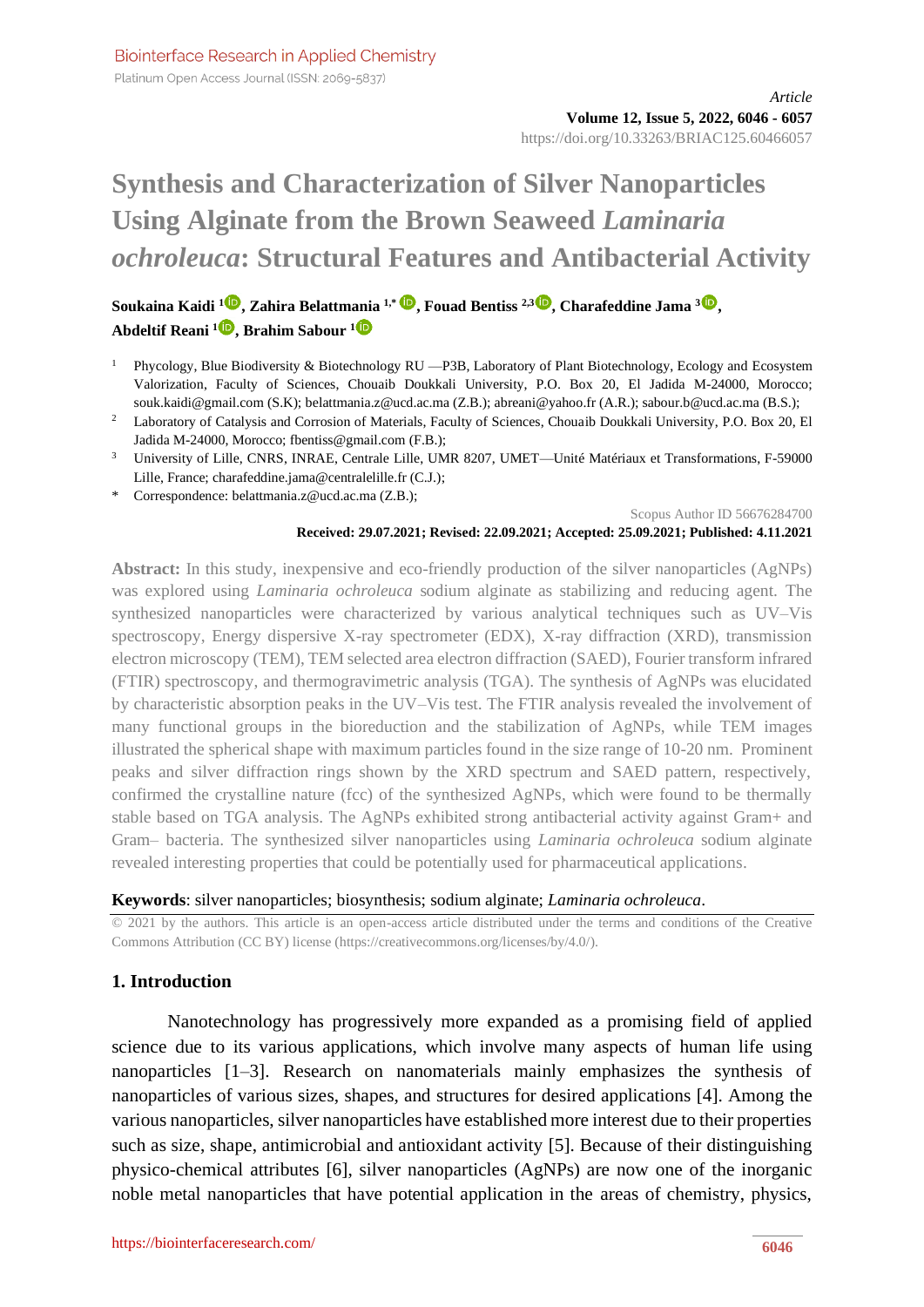environmental remediation, optoelectronics, material science, biomedical devices, and renewable energies [7].

Several methods have been explored for the synthesis and stabilization of AgNPs. However, many of them were proved to have adverse effects in applications with potential environmental toxicity, as well as biological risks [8]. Hence, biological methods were established as a valuable, inexpensive, and less cumbersome alternative.

Currently, there is increasing attention to the synthesis of metal nanoparticles from marine sources [9]. The use of marine macroalgae in the biosynthesis of nanoparticles arises as an ecofriendly and thrilling approach [10]. By taking advantage of its biochemical properties, including its biocompatibility, biodegradability, immunogenicity, and non-toxicity in drug delivery system and cell encapsulation [11, 12], alginate from brown seaweeds is one of the various bio-molecules often used as an organic matrix to produce metallic nanoparticles [13–16].

In the present study, silver nanoparticles (AgNPs) were synthesized using sodium alginate extracted from the kelp *Laminaria ochroleuca* harvested from the Atlantic coast of Morocco. The characterization of the AgNPs was performed by UV–VIS spectroscopy, X-ray diffraction (XRD), Fourier transform infrared (FTIR) spectroscopy, transmission electron microscopy (TEM), TEM selected area electron diffraction (SAED), and thermogravimetric analysis (TGA). The synthesized AgNPs were tested for their antibacterial activity.

# **2. Materials and Methods**

# *2.1. Alginate extraction.*

*Laminaria ochroleuca* samples were collected from the Atlantic coast of Morocco (33°14'47.5"N 8°32'31.9"W). The kelp biomass was washed with water to remove impurities and dried in an oven at 50°C. Dried samples were soaked in 2% formaldehyde for 24 h at room temperature, washed with distilled water, and added to 0.2 M HCl afterward for 24 h, then washed again with distilled water before extraction using 2% sodium carbonate  $(Na_2CO_3)$ during 24 h. The soluble fraction was collected by centrifugation. The sodium alginate was precipitated by ethanol and washed by acetone, then dried at 50°C.

# *2.2. Synthesis of silver nanoparticles.*

Sodium alginate solution (1.5 %) extracted from *Laminaria ochroleuca* was added to AgNO<sub>3</sub> (0.05 M) at a ratio 1:1. The mixture was stirred for 10 min at 60 °C, and then incubated at room temperature in the dark for 2h. After the centrifugation at 5000 rpm for 45 min and the precipitation, the product was dried at 40 °C to obtain the dry powder of the silver nanoparticles.

# *2.3. Characterization of silver nanoparticles.*

UV–Vis spectrophotometer was performed to monitor the absorption pattern of synthesized silver nanoparticles using a spectrophotometer Metashe 5200 HPC. The samples were periodically recorded between 250 and 700 nm. An energy-dispersive X-ray spectrometer (EDX) was used to determine the silver concentration of the synthesized nanoparticles (AgNPs).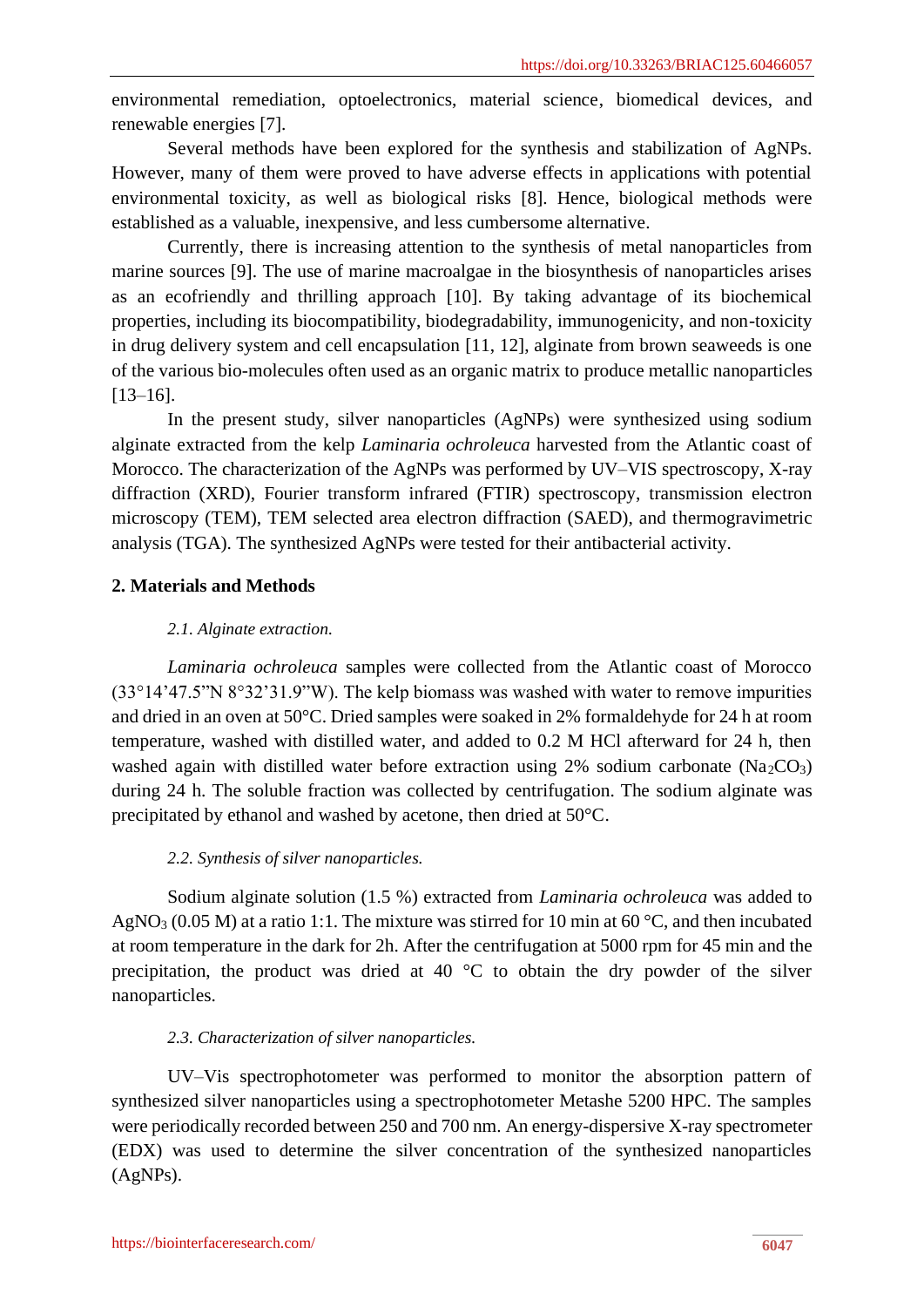X-ray diffraction pattern of AgNPs was carried out on an XRD instrument operating at room temperature in a 2θ range of 0 to 70° with a scan step width of 0.02° using a D8 AdvanceBruker AXS diffractometer (Cu Kα radiation,  $\lambda = 1.5418$  Å). The resulting XRD pattern profile was treated with the EVA program.

Transmission electron microscopy (TEM) was used to determine the size and shape of the synthesized silver nanoparticles. The analysis was performed using an FEI Tecnai G2 20 by suspending the nanoparticles in distilled water. After being homogenized, a drop was placed on a copper grid, then air-dried and observed in TEM. The crystalline nature of the silver nanoparticles was examined using the selected area electron diffraction (SAED) pattern.

FTIR spectroscopy analysis of biosynthesized AgNPs was performed with Thermo Scientific Nicolet IS50 FT-IR Spectrometer at room temperature over the wavenumber range4000-400 cm-1 in an attenuated total reflectance (ATR) mode. A total of 64 scans were averaged for each sample at 4 cm-1 resolution, and the IR spectra were then plotted and analyzed with the Omnic 9.1 software.

Thermogravimetric analysis (TGA) was performed using TGA Seteram 92. The TGA thermograms were recorded at a heating rate of 10 °C per min in the temperature range of 50 °C to 800 °C under a nitrogen atmosphere.

#### *2.4. Antibacterial activity.*

Antibacterial activity of the AgNPs was evaluated against different human pathogenic strains whose three Gram-negative bacteria *Klebsiella pneumoniae* (clinically isolated)*, Pseudomonas aeruginosa* and *Escherichia coli*, and three Gram-positive bacteria *Staphylococcus aureus*, *Bacillus cereus*, and *Micrococcus luteus* using the technique of wells with a diameter of the beads of 6 mm [17]. In fact, 80 μL of the synthesized AgNPs were deposited in wells formed on the Muller-Hinton agar medium previously inoculated with 0.1 mL of bacterial suspensions  $(10^6 \text{CFU/mL})$  of the tested pathogenic microorganisms. The zones of inhibition that appeared around the wells after 18 hours of incubation at 37°C were subsequently measured [18].

#### **3. Results and Discussion**

#### *3.1. Synthesis of silver nanoparticles.*

<https://biointerfaceresearch.com/> **6048** When the extracted alginates solution is mixed with  $AgNO<sub>3</sub>$  aqueous solution, the color of the reaction began immediately turn from colorless to yellowish and then to brownish. It has been reported that Ag-NPs solutions have brown coloration due to their characteristic excitation of surface plasmons in the range of 400–414 nm [19, 20]. The UV–Visible spectrum of the synthesized Ag-NPs (Figure 1) showed a prominent peak at 400 nm. This peak is consigned to the excitation of surface plasmon resonance (SPR) and the reduction of AgNO<sub>3</sub> for the thermodynamically favored formation of the AgNPs using sodium alginate [21, 22]. This heteropolysaccharide is a structural component of marine brown algae (Phaeophyceae)made up of linked β-D mannuronic acid (M) and  $\alpha$  –L guluronic acid (G) residues and operates as a controller of nucleation, as well as a stabilizer due to its functional groups (COOH and OH) with oxygen-rich structures. The latter binds strongly with nanoparticles via electrostatic interactions [23] due to the high charge density of the anionic sodium alginate that allows the replacement of sodium ions (existing in the sodium alginate structure) by the silver ions and contributes to the release of nitrate in the form of sodium nitrate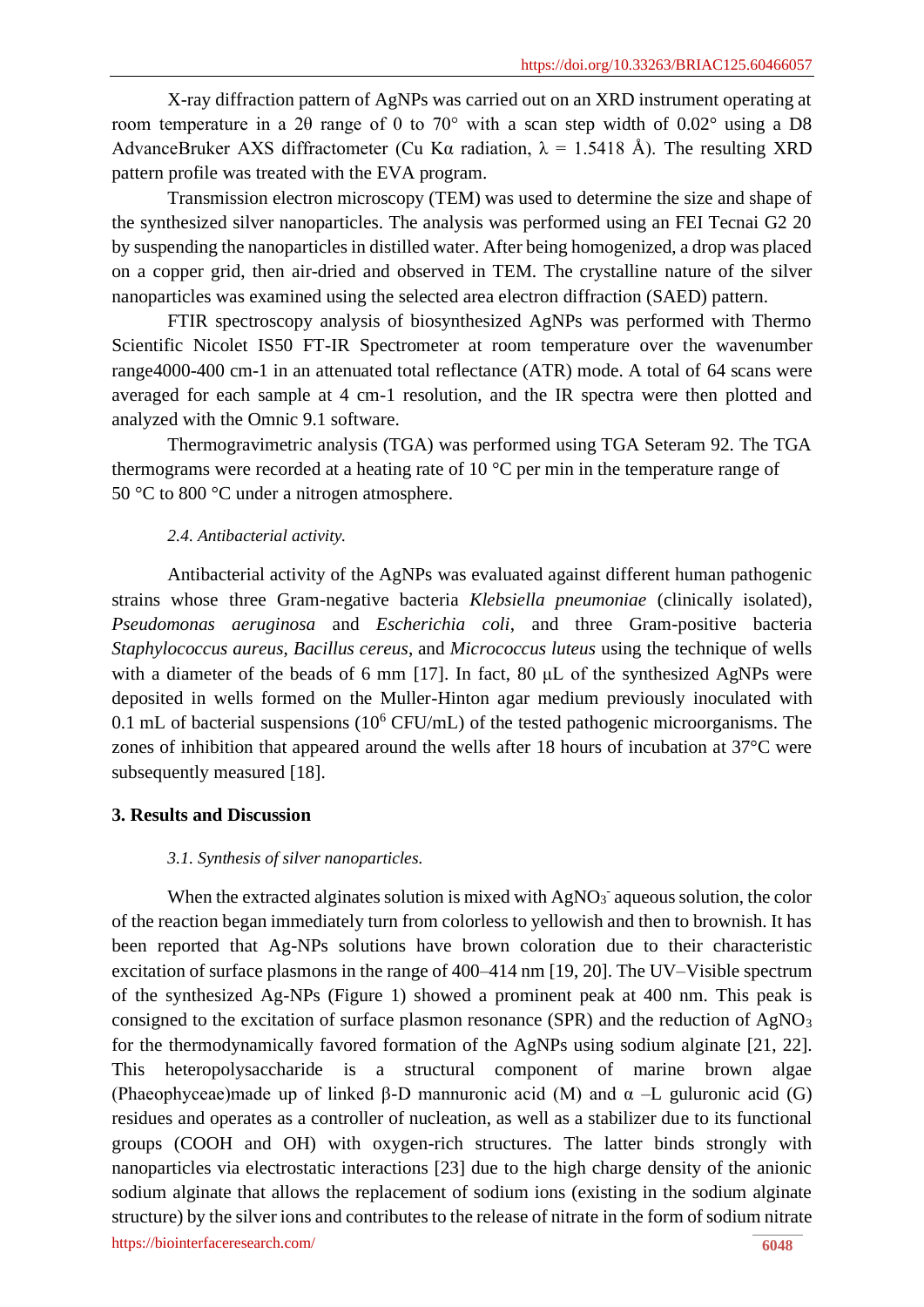[24]. This one-electron transfer from the carboxyl groups of alginates to the bound  $Ag^+$  reduces the silver ion to  $Ag^{0}$  by dint of the hydroxyl groups provided by sodium alginate used as an organic matrix to produce metallic nanoparticles [25].



**Figure 1**. UV–Vis spectrum of AgNPs synthesized with *Laminaria ochroleuca* Na-alginate.

#### *3.2. TEM-SAED analysis.*

Transmission electron microscopy (TEM) images (Figure 2) clearly illustrate the homogeneity and spherical shape of the synthesized silver nanoparticles with predominant size in the range of 10–20 nm and a mean diameter of  $14.89 \pm 6.1$  nm. It was reported that reducing and stabilizing agents strongly influence the metallic ion solution and incubation conditions the morphologies of the obtained nanoparticles [25, 26], being commonly quasi-spherical when produced for biopolymer particles [27, 28]. The obtained particle size is in accordance with previously reported green-synthesized AgNPs [29]. The TEM-SAED pattern revealed significant silver diffraction rings, suggesting the face cubic centered (fcc) crystalline nature of the AgNPs (Figure 3).



**Figure 2.** TEM micrographs and size distribution analysis of AgNPs synthesized with *Laminaria ochroleuca* Na-alginate.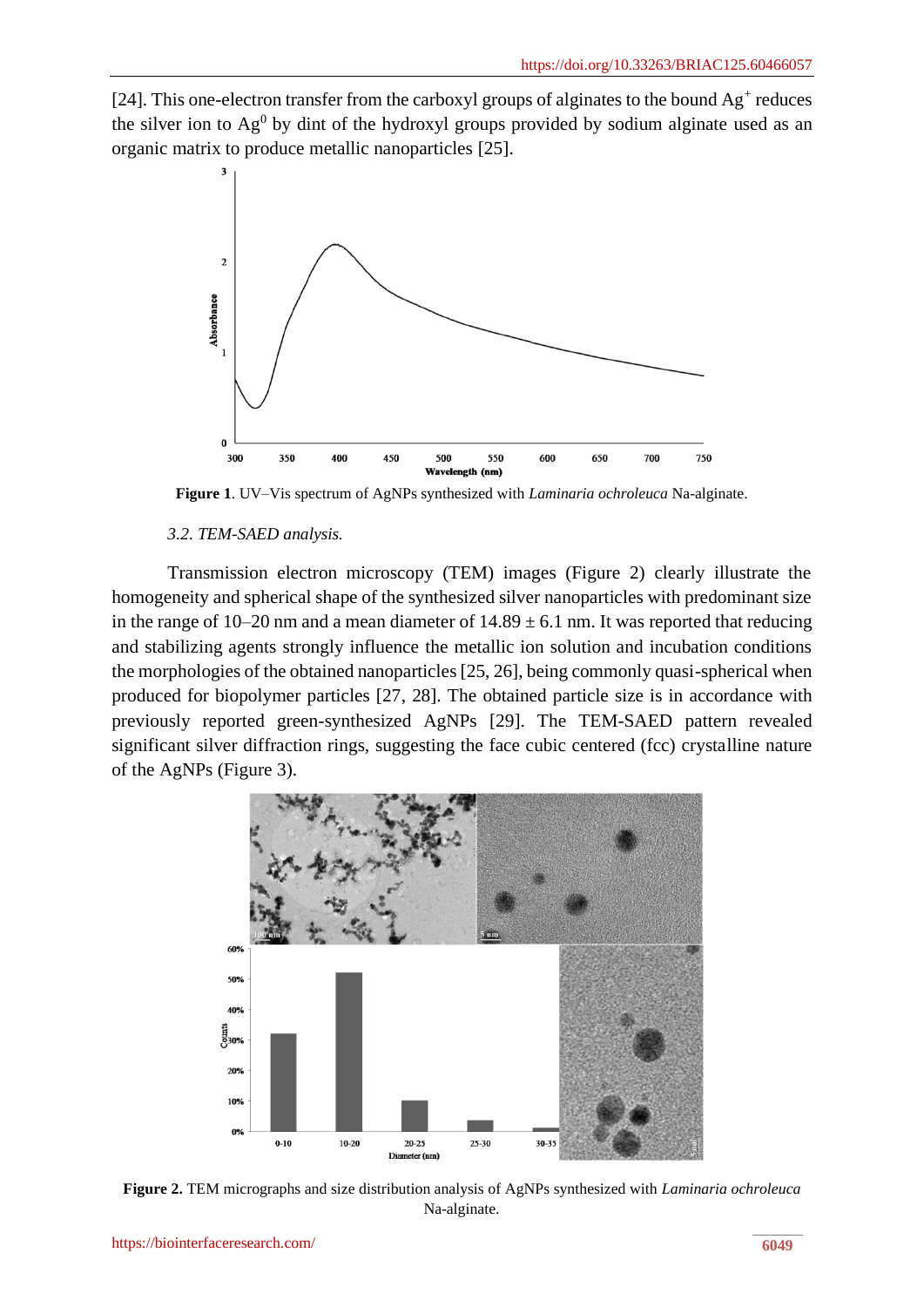

**Figure 3.** TEM-SAED ring pattern of the synthesized AgNPs.

#### *3.3. XRD analysis.*

The XRD pattern of the AgNPs (Figure 4) indicates four strong Bragg reflections exhibiting the characteristic peaks of the silver crystallites observed at 2θ values of 38.06°, 44.21°, and 64.43° corresponding to the (111), (200) and (220) planes of silver crystals, respectively, indexed to the crystallographic planes of the face-centered cubic structure of silver (fcc) according to ICDD/ICSD from X'Pert High Score Plus (reference code: 01-087- 0719). XRD pattern clearly illustrates the crystalline structure of the synthesized AgNPs with fcc form. The weak diffraction peaks detected at 2θ values of 28°, 29°, 32.5°, and 34° (Figure 4) can be assigned to Na-alginates due to the reflection of the (110) plane from polyguluronate unit, (200) plane from polymannuronate unit [30, 31]. This biopolymer used as an organic matrix to synthesize the silver nanoparticles is generally crystalline due to a strong interaction between chains through intermolecular hydrogen bonding [30].



<https://biointerfaceresearch.com/> **6050 Figure 4.** XRD spectra of *Laminaria ochroleuca*' Na-alginate and the synthesized AgNPs.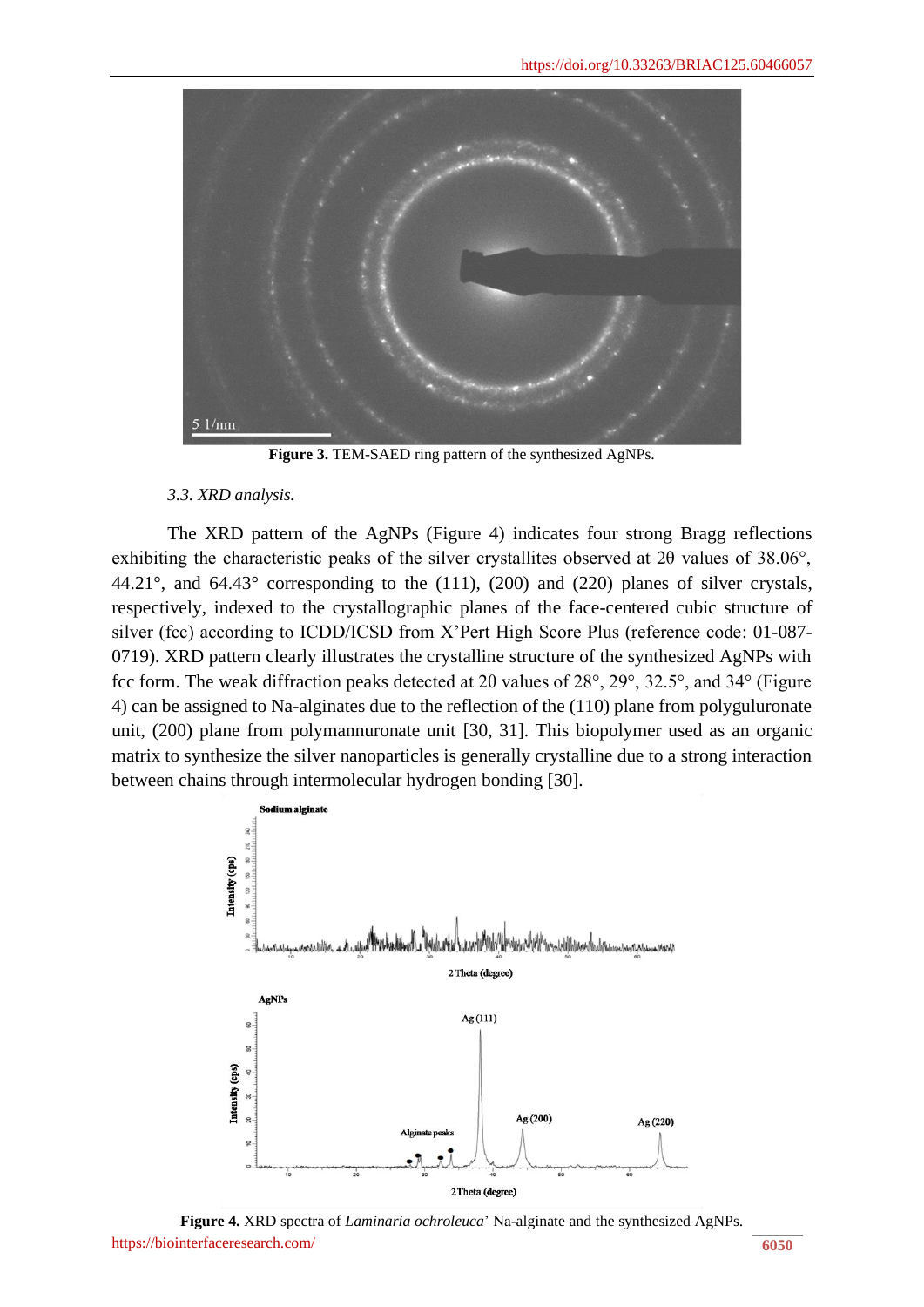# *3.4. EDX Analysis.*

Energy-dispersive X-ray spectrometer (EDX) was employed to reveal the presence of silver nanoparticles and their elemental nature. As shown in Figure 5, the presence of elemental silver along with Na, O, C, Si, and Cu in the synthesized nanoparticles are confirmed by a prominent peak detected at 3 keV linked to the typical absorption peak of AgNPs due to the surface plasma resonance (SPR) phenomenon [32].



**Figure 5.** EDX spectrum of the synthesized AgNPs.

# *3.5. FTIR Analysis.*

The FTIR spectra of *Laminaria ochroleuca* Na-alginate and synthesized AgNPs were performed in the range of 4000 to 500 cm<sup>-1,</sup> as shown in Figure 6. Broadband appeared at 3204.68 cm<sup>-1</sup> could be assigned to the stretching vibration of -OH group [33]. The peak noted at 2919.75 cm<sup>-1</sup> is related to carboxylate O=C–O asymmetric stretching vibrations [34, 35]. According to Fenoradosoa *et al*. [36] and Leal *et al*. [37], the characteristic peak of alginate found at 1599.21  $cm^{-1}$  can be attributed to asymmetric stretching vibrations of carboxylate salt ion. The strong peak at 1404.91 cm−1 may be assigned to C–OH deformation vibration with the contribution of O–C–O symmetric stretching vibration of the carboxylate group, while the weak band at 1023 cm<sup>-1</sup> may be assigned to C–O, and C– C stretching vibrations of pyranose ring [38]. The following bands are important for the alginate characterization as they correspond to the anomeric region  $(950 \text{ to } 750 \text{ cm}^{-1})$ , in which two peaks were reported. The first one was observed at  $877.95 \text{ cm}^{-1}$  which corresponds to the C1–H deformation vibration of β-D-mannuronic acid residues. The second absorption brand band at 810,93 cm−1 was often reported for alginates, due to mannuronic acid residues [39]. Silver nanoparticles spectrum showed significant differences compared to that of Na-alginate (Figure 8). In fact, the band assigned to O–H group in Na-alginate absorption region did not appear on the AgNPs spectrum while that attributed to C–OH deformation shifted to 1329.22cm<sup>-1</sup>. Similary, the peak assigned to C–O and C– C stretching vibrations of pyranose ring shifted to 978.71 cm<sup>-1</sup>. These results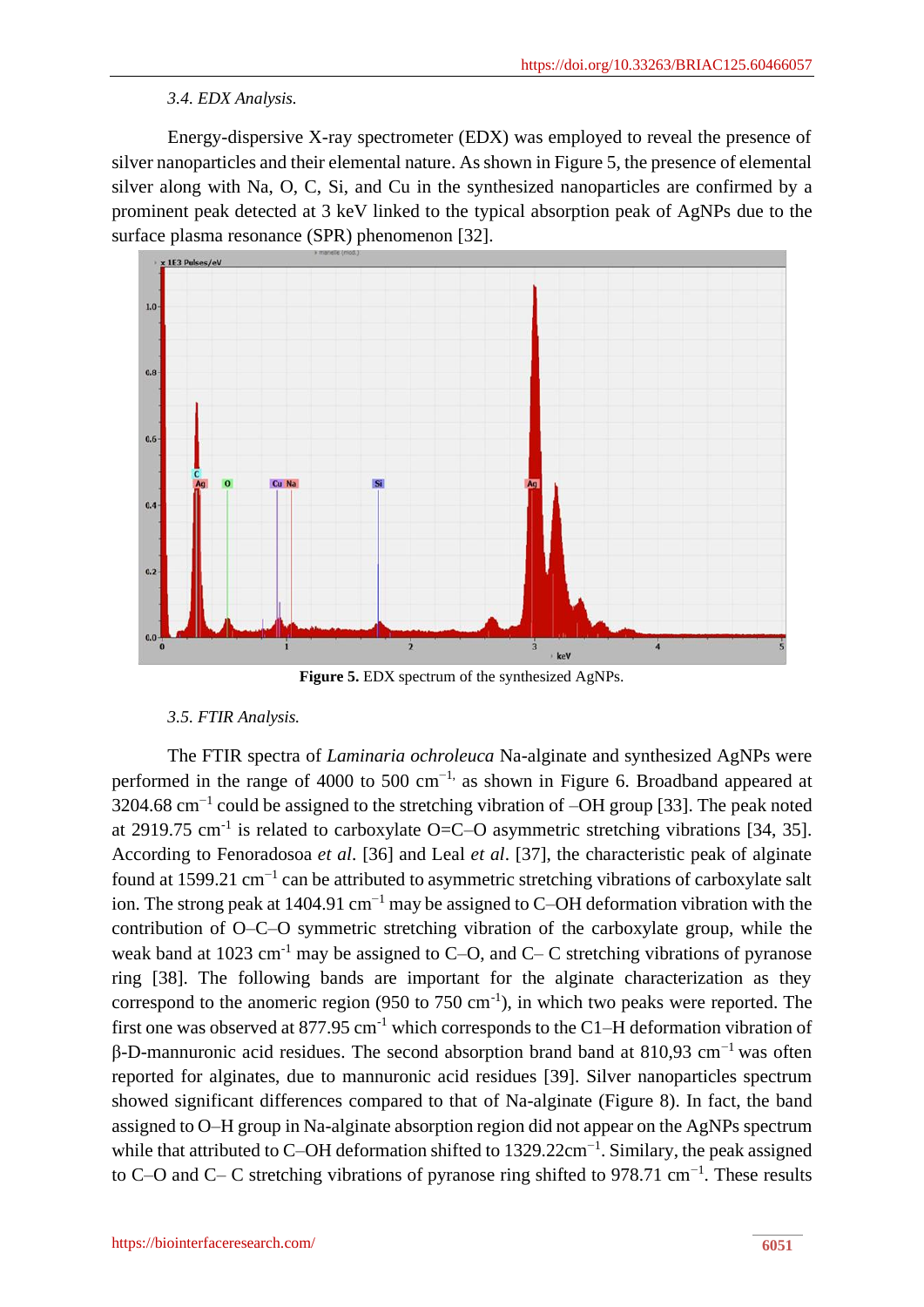indicated that, hydroxyl and carboxylate groups could be involved in the synthesis of silver nanoparticles.



**Figure 6.** FTIR spectra of *Laminaria ochroleuca* Na-alginate and the synthesized AgNPs.

#### *3.6. Thermogravimetric Analysis.*

TGA curves of AgNPs and sodium alginate (Figure 7) depicted three main degradation steps. The initial slight weight loss (100 °C) is due to moisture adsorbed on particles surface. After that, the main thermal degradation step was recorded between 120-220 °C for AgNPs, and it occurred between 120-280 °C for sodium alginate. During the third degradation step, the percentage of the residual mass decreased quietly to reach 35 and 70 % at 700°C for sodium alginate and AgNPs, respectively. The synthesized nanoparticles appear to be thermally stable.



**Figure 7.** TGA curves of *Laminaria ochroleuca* Na-alginate and the synthesized AgNPs.

#### *3.7. Antibacterial properties.*

<https://biointerfaceresearch.com/> **6052** The antibacterial assay was tested against different human pathogenic strains of Gramnegative bacteria (*Escherichia coli*, *Pseudomonas aeruginosa*, *Klebsiella pneumonia*) and Gram-positive bacteria (*Staphylococcus aureus*, *Bacillus cereus*, and *Micrococcus luteus*). It is apparent that the synthesized nanoparticles showed important inhibition zones against two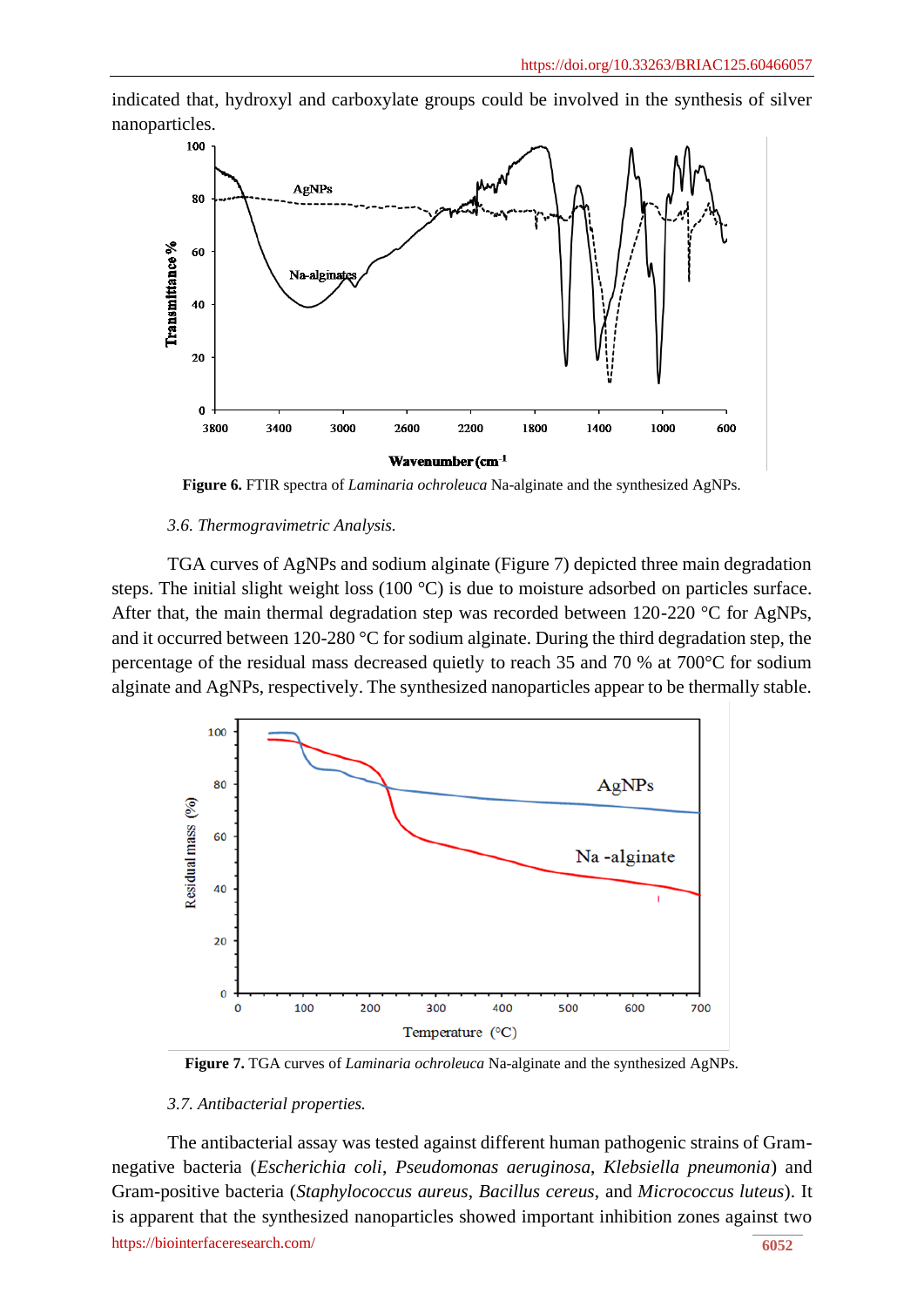of the tested bacterial microorganisms, Gram-negative *K. pneumonia* and Gram-positive *S. aureus* (Table 1).

A maximum zone of inhibition was detected against Gram-positive *S. aureus* (21 mm) and a minimum zone of inhibition was obtained against Gram-negative *E. coli* (15 mm), while no inhibition zone appeared for the rest of the tested pathogenic strains. This might be explained by the large contact areas of small-sized synthesized AgNPs [40] and the different structure and composition of the cell wall in both bacteria types [41, 42]. Gram-negative bacteria with their thick peptidoglycan layer allow the entrance of only macromolecules. In contrast, the thinner layer of peptidoglycan and the abundant pores existing in the cell wall of Gram-positive bacteria allow foreign molecules to penetrate easily. This contributes to facilitating the absorption of the AgNPs into the bacterial cytoplasm, which leads to the disruption of its membrane, loss of cytoplasmic constituents, and ultimately cell death [43]. Additionally, Gram-positive bacteria have a high negative charge on the cell wall surface which possibly improves the antibacterial activity by attracting NPs [44]. Thus, the inhibition of the microbial processes could be made in the cell and on its surface. As reported in Kvıtek *et al*. [45], nanoparticles may attach to the surface of the bacterial membrane, influencing the shape and function of the cell membrane and the disturbance of the bacteria respiration and permeability functions. AgNPs could also penetrate the bacteria to prevent protein synthesis and DNA replication through interaction with phosphorus-containing molecules [46], generating Reactive Oxygen Species by deactivating cellular enzymes [47].

|                                            | Zone of inhibition <sup>1</sup> (mm) |                 |                       |                  |                           |                       |                   |
|--------------------------------------------|--------------------------------------|-----------------|-----------------------|------------------|---------------------------|-----------------------|-------------------|
|                                            | Staphylococcus aureus                | Bacillus cereus | Micrococcus<br>luteus | Escherichia coli | Pseudomonas<br>aeruginosa | Klebsiella pneumoniae | <b>References</b> |
| AgNPs - Caulerpa serrulata extract         | 16                                   | nt              | nt                    | 21               | 14                        | nt                    | [48]              |
| AgNPs - Caulerpa racemosa extract          | 12                                   | nt              | nt                    | nt               | nt                        | nt                    | [49]              |
| AgNPs-Chlorella pyrenoidosa extract        | 12                                   | nt              | nt                    | nt               | nt                        | 18                    | [50]              |
| AgNPs-Enteromorpha<br>flexuosa extract     | 10                                   | nt              | nt                    | 12               | $\theta$                  | 9                     | $[51]$            |
| AgNPs - Pithophora oedogonia extract       | 13.6                                 | nt              | 15                    | 16.8             | 17.2                      | nt                    | $[52]$            |
| AgNPs -Sargassum ilicifolium extract       | 16.8                                 | nt              | nt                    | 18.2             | nt                        | 16.2                  | $\left[53\right]$ |
| AgNPs - Sargassum muticum Na-alginate      | 7                                    | 11              | 11                    | 3                | 8                         | 3                     | $[19]$            |
| AgNPs - Padina tetrastromatica Na-alginate | 6                                    | nt              | nt                    | nt               | 4                         | nt                    | [54]              |
| AgNPs – Laminaria ochroleuca Na-alginate   | 21                                   | $\mathbf{0}$    | $\mathbf{0}$          | 15               | $\mathbf{0}$              | $\theta$              | This study        |

**Table 1.** Antibacterial activity of biosynthesized silver nanoparticles compared with literature data.

<sup>1</sup> Zone of inhibition does not include the diameter of wells; nt: not tested

# **4. Conclusions**

In the present study, an inexpensive, eco-friendly, and efficient method was developed for the green synthesis of silver nanoparticles (AgNPs).

Sodium alginate extracted from the kelp *Laminaria ochroleuca* from the Atlantic coast of Morocco was used as a stabilizing and reducing agent for the synthesis of the silver nanoparticles. Their characterization was determined by various analytical techniques such as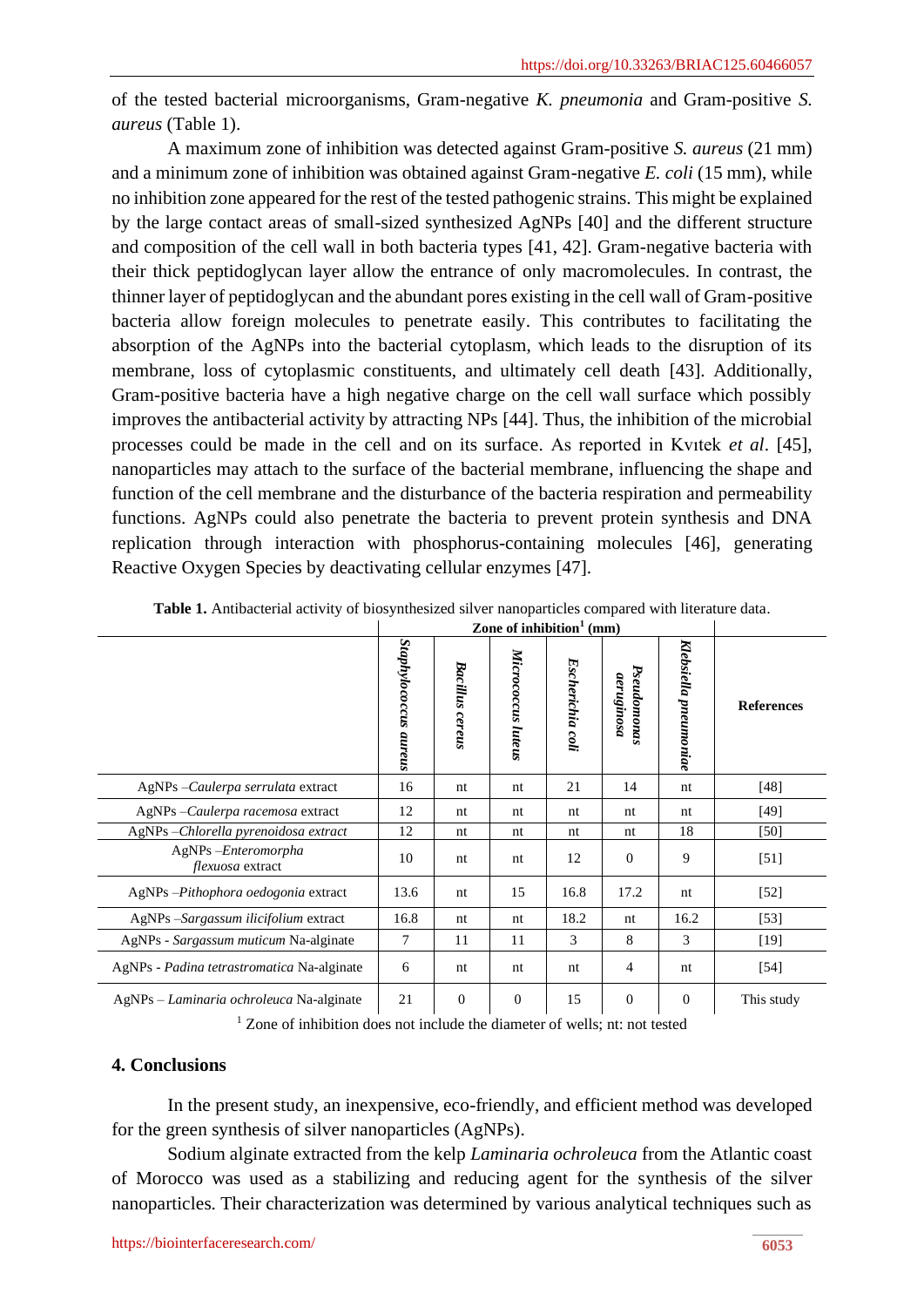UV–VIS spectroscopy, X-ray diffraction (XRD), Fourier transform infrared (FTIR) spectroscopy, transmission electron microscopy (TEM), TEM selected area electron diffraction (SAED), and thermogravimetric analysis (TGA).

The resulting particles exhibited interesting characteristics, including the spherical shape of the synthesized AgNPs, with maximum particles in the size range of 10-20 nm. The results also showed the face cubic centered (fcc) crystalline nature of the thermally stable synthesized silver nanoparticles (AgNPs). This study suggests that the synthesized silver nanoparticles possess significant antibacterial activity against Gram-negative and Grampositive bacteria. The use of Na-alginate extracted from *Laminaria ochroleuca* seems to be an interesting environmentally friendly procedure for synthesizing bioactive AgNPs, which makes it potentially interesting for medical uses.

# **Funding**

This research was funded by the project VPMA3/DESRS-ANPMA-CNRST "Exploitation de la diversité spécifique et génétique pour une bioraffinerie innovante des algues marines de la côte atlantique marocaine".

# **Acknowledgments**

We acknowledge the TEM national facility in Lille (France) supported by the Conseil Régional du Nord-Pas de Calais, the European Regional Development Fund (ERDF), and the Institut National des Sciences de l'Univers (INSU, CNRS). The Chevreul Institute is thanked for its help in the development of this work through the ARCHI-CM project supported by the "Ministère de l'Enseignement Supérieur de la Recherche et de l'Innovation", the region "Hautsde-France", the ERDF program of the European Union and the "Métropole Européenne de Lille".

# **Conflicts of Interest**

The authors declare no conflict of interest

# **References**

- 1. SI, A.; Pal, K.; Kralj, S.; El-Sayyad, G.S.; de Souza, F.G.; Narayanan, T. Sustainable preparation of gold nanoparticles via green chemistry approach for biogenic applications. *Mater. Today Chem.* **2020**, *17*, 100327, [https://doi.org/10.1016/j.mtchem.2020.100327.](https://doi.org/10.1016/j.mtchem.2020.100327)
- 2. González-Ballesteros, N.; Rodríguez-Argüelles, M.C. Seaweeds: A promising bionanofactory for ecofriendly synthesis of gold and silver nanoparticles. *Sustainable Seaweed Technologies* **2020**, Elsevier, 507–541, [https://doi.org/10.1016/B978-0-12-817943-7.00018-4.](https://doi.org/10.1016/B978-0-12-817943-7.00018-4)
- 3. Dutta, D.; Das, B.M. Scope of green nanotechnology towards amalgamation of green chemistry for cleaner environment: A review on synthesis and applications of green nanoparticles. *Environ. Nanotechnology, Monit. Manag.* **2021**, *15*, 100418[, https://doi.org/10.1016/j.enmm.2020.100418.](https://doi.org/10.1016/j.enmm.2020.100418)
- 4. Anjali Das, C.G.; Kumar, V.G.; Dhas, T,S.; Karthick, V.; Govindaraju, K.; Joselin, J.M.; Baalamurugan, J. Antibacterial activity of silver nanoparticles (biosynthesis): A short review on recent advances. *Biocatal. Agric. Biotechnol.* **2020**, *27*, 101593, [http://dx.doi.org/10.1016/j.bcab.2020.101593.](http://dx.doi.org/10.1016/j.bcab.2020.101593)
- 5. Govindan, P.; Murugan, M.; Pitchaikani, S.; Venkatachalam, P.; Gopalakrishnan, A.V.; Kandasamy, S.; Shakila, H. Synthesis and characterization of bioactive silver nanoparticles from red marine macroalgae *Chondrococcus Hornemannii*. *Mater. Today Proc.* **2021**, [https://doi.org/10.1016/j.matpr.2021.02.497.](https://doi.org/10.1016/j.matpr.2021.02.497)
- 6. Beyene, H.D.; Werkneh, A.A.; Bezabh, H.K.; Ambaye, T.G. Synthesis paradigm and applications of silver nanoparticles (AgNPs), a review. *Sustain. Mater. Technol.* **2017**, *13*, 18–23,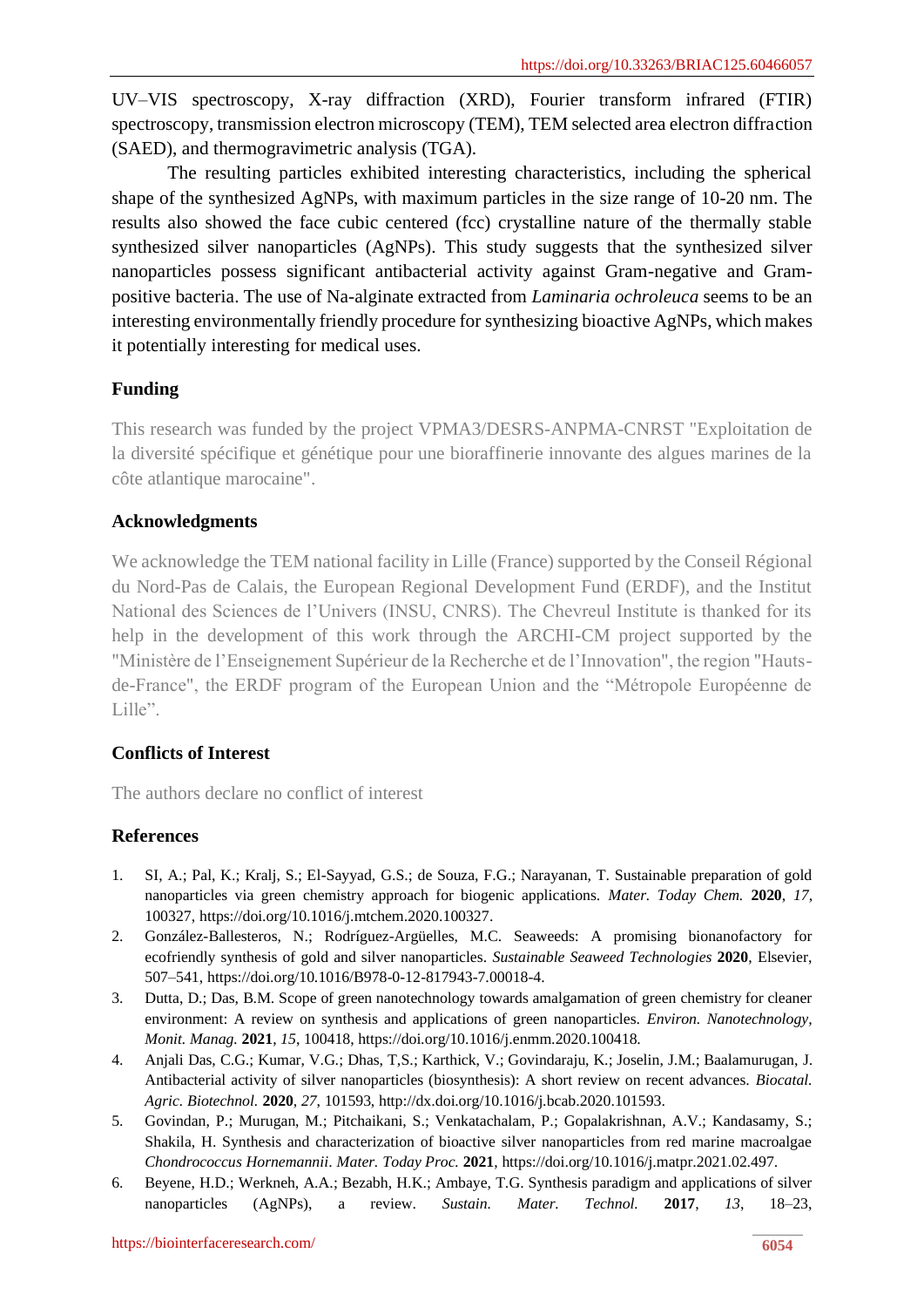[https://doi.org/10.1016/j.susmat.2017.08.001.](https://doi.org/10.1016/j.susmat.2017.08.001)

- 7. Narayanan, M.; Devarajan, N.; He, Z.; Kandasamy, S.; Ashokkumar, V.; Raja, R.; Carvalho, I.S. Assessment of microbial diversity and enumeration of metal tolerant autochthonous bacteria from tailings of magnesite and bauxite mines. *Mater. Today Proc.* **2020**, *33*, 4391–4401[, https://doi.org/10.1016/j.matpr.2020.07.652.](https://doi.org/10.1016/j.matpr.2020.07.652)
- 8. Mukherjee, S.; Sushma, V.; Patra, S.; Barui, A.K.; Bhadra, M.P.; Sreedhar, B.; Patra, C.R. Green chemistry approach for the synthesis and stabilization of biocompatible gold nanoparticles and their potential applications in cancer therapy. *Nanotechnology* **2012**, *23*, 455103, [https://doi.org/10.1088/0957-](https://doi.org/10.1088/0957-4484/23/45/455103) [4484/23/45/455103.](https://doi.org/10.1088/0957-4484/23/45/455103)
- 9. Valarmathi, N.; Ameen, F.; Almansob, A.; Kumar, P.; Arunprakash, S.; Govarthanan, M. Utilization of marine seaweed *Spyridia filamentosa* for silver nanoparticles synthesis and its clinical applications. *Mater. Lett.* **2020**, *263*, 127244, [https://doi.org/10.1016/j.matlet.2019.127244.](https://doi.org/10.1016/j.matlet.2019.127244)
- 10. Princy, K.F.; Gopinath, A. Green synthesis of silver nanoparticles using polar seaweed *Fucus gardeneri* and its catalytic efficacy in the reduction of nitrophenol. *Polar Sci.* **2021**, 100692, [https://doi.org/10.1016/j.polar.2021.100692.](https://doi.org/10.1016/j.polar.2021.100692)
- 11. Afshar, M.; Dini, G.; Vaezifar, S.; Mehdikhani, M.; Movahedi, B. Preparation and characterization of sodium alginate/polyvinyl alcohol hydrogel containing drug-loaded chitosan nanoparticles as a drug delivery system. *J. Drug Deliv. Sci. Technol.* **2020**, *56*, 101530[, https://doi.org/10.1016/j.jddst.2020.101530.](https://doi.org/10.1016/j.jddst.2020.101530)
- 12. Hasnain, M.S.; Nayak, A.K.; Kurakula, M.; Hoda, M.N. Alginate nanoparticles in drug delivery. *Alginates in Drug Delivery* **2020**, Academic Press, Elsevier, 129-152, [https://doi.org/10.1016/C2018-0-02298-7.](https://doi.org/10.1016/C2018-0-02298-7)
- 13. Chen, K.; Wang, F.; Liu, S.; Wu, X.; Xu, L.; Zhang, D. In situ reduction of silver nanoparticles by sodium alginate to obtain silver-loaded composite wound dressing with enhanced mechanical and antimicrobial property. *Int. J. Biol. Macromol.* **2020**, *148*, 501-509, [https://doi.org/10.1016/j.ijbiomac.2020.01.156.](https://doi.org/10.1016/j.ijbiomac.2020.01.156)
- 14. Hussanan, A.; Qasim, M.; Chen, Z-M. Heat transfer enhancement in sodium alginate based magnetic and non-magnetic nanoparticles mixture hybrid nanofluid. *Phys. A Stat. Mech. and its Appl.* **2020**, *550*, 123957, [https://doi.org/10.1016/j.physa.2019.123957.](https://doi.org/10.1016/j.physa.2019.123957)
- 15. Lian, Y.; Wang, X.; Guo, P.; Li, Y.; Raza, F.; Su, J.; Qiu, M. Erythrocyte Membrane-Coated Arsenic Trioxide-Loaded Sodium Alginate Nanoparticles for Tumor Therapy. *Pharmaceutics* **2019**, *12*, 21, [https://doi.org/10.3390/pharmaceutics12010021.](https://doi.org/10.3390/pharmaceutics12010021)
- 16. Saravanakumar, K.; Sathiyaseelan, A.; Mariadoss, A.V.A.; Xiaowen, H.; Wang, M-H. Physical and bioactivities of biopolymeric films incorporated with cellulose, sodium alginate and copper oxide nanoparticles for food packaging application. *Int. J. Biol. Macromol.* **2020**, *153*, 207–214, [https://doi.org/10.1016/j.ijbiomac.2020.02.250.](https://doi.org/10.1016/j.ijbiomac.2020.02.250)
- 17. Pérez, C.; Paul, M.; Bazerque, P. An Antibiotic assay by the agar well diffusion method. *Acta Biologiae et Medicinae Experimentalis* **1990**, *15*, 113–115.
- 18. Subrahamaniam, Y.; Mazlan, N.; Hassan, H.; Jaafar, J.N.; Anua, S.M.; Saud, S.N. Antimicrobial Activity of *Musa acuminata* Peel Extract against Gram-Positive Bacteria. *Int. J. Life Sci. Biotechnol.* **2020**, *3*, 191–196, [http://dx.doi.org/10.38001/ijlsb.747883.](http://dx.doi.org/10.38001/ijlsb.747883)
- 19. Belattmania, Z.; Bentiss, F.; Jama, C.; Barakate, M.; Katif, C.; Reani, A.; Sabour, B. Biosynthesis and Characterization of Silver Nanoparticles Using Sodium Alginate from the Invasive Macroalga *Sargassum muticum*. *BioNanoScience* **2018**, *8*, 617-623[, https://link.springer.com/article/10.1007/s12668-018-0518-3.](https://link.springer.com/article/10.1007/s12668-018-0518-3)
- 20. Yugay, Y.A.; Usoltseva, R.V.; Silant'ev, V.E.; Egorova, A.E.; Karabtsov, A.A.; Kumeiko, V.V.; Ermakova, S.P.; Bulgakov, V.P.; Shkryl, Y.N. Synthesis of bioactive silver nanoparticles using alginate, fucoidan and laminaran from brown algae as a reducing and stabilizing agent. *Carbohydr. Polym.* **2020**, *245*, 116547, [https://doi.org/10.1016/j.carbpol.2020.116547.](https://doi.org/10.1016/j.carbpol.2020.116547)
- 21. Shankar, S.S.; Rai, A.; Ahmad, A.; Sastry, M. Rapid synthesis of Au, Ag, and bimetallic Au core–Ag shell nanoparticles using Neem (*Azadirachta indica*) leaf broth. *J. Colloid Interface Sci.* **2004**, *275*, 496–502, [https://doi.org/10.1016/j.jcis.2004.03.003.](https://doi.org/10.1016/j.jcis.2004.03.003)
- 22. Prasad, T.N.V.K. V.; Kambala, V.S.R.; Naidu, R. Phyconanotechnology: synthesis of silver nanoparticles using brown marine algae *Cystophora moniliformis* and their characterisation. *J. Appl. Phycol.* **2013**, *25*, 177-182[, http://dx.doi.org/10.1007/s10811-012-9851-z.](http://dx.doi.org/10.1007/s10811-012-9851-z)
- 23. Rao, Y.N.; Banerjee, D.; Datta, A.; Das, S.K.; Guin, R.; Saha, A. Gamma irradiation route to synthesis of highly re-dispersible natural polymer capped silver nanoparticles. *Radiat. Phys. Chem.* **2010**, *79*, 1240–1246, [https://doi.org/10.1016/j.radphyschem.2010.07.004.](https://doi.org/10.1016/j.radphyschem.2010.07.004)
- 24. Yonezawa, Y.; Sato, T.; Ohno, M.; Hada, H. Photochemical formation of colloidal metals. *J. Chem. Soc., Faraday Trans. 1: Phys. Chem. Condens. Phases* **1987**, *83*, 1559-1567,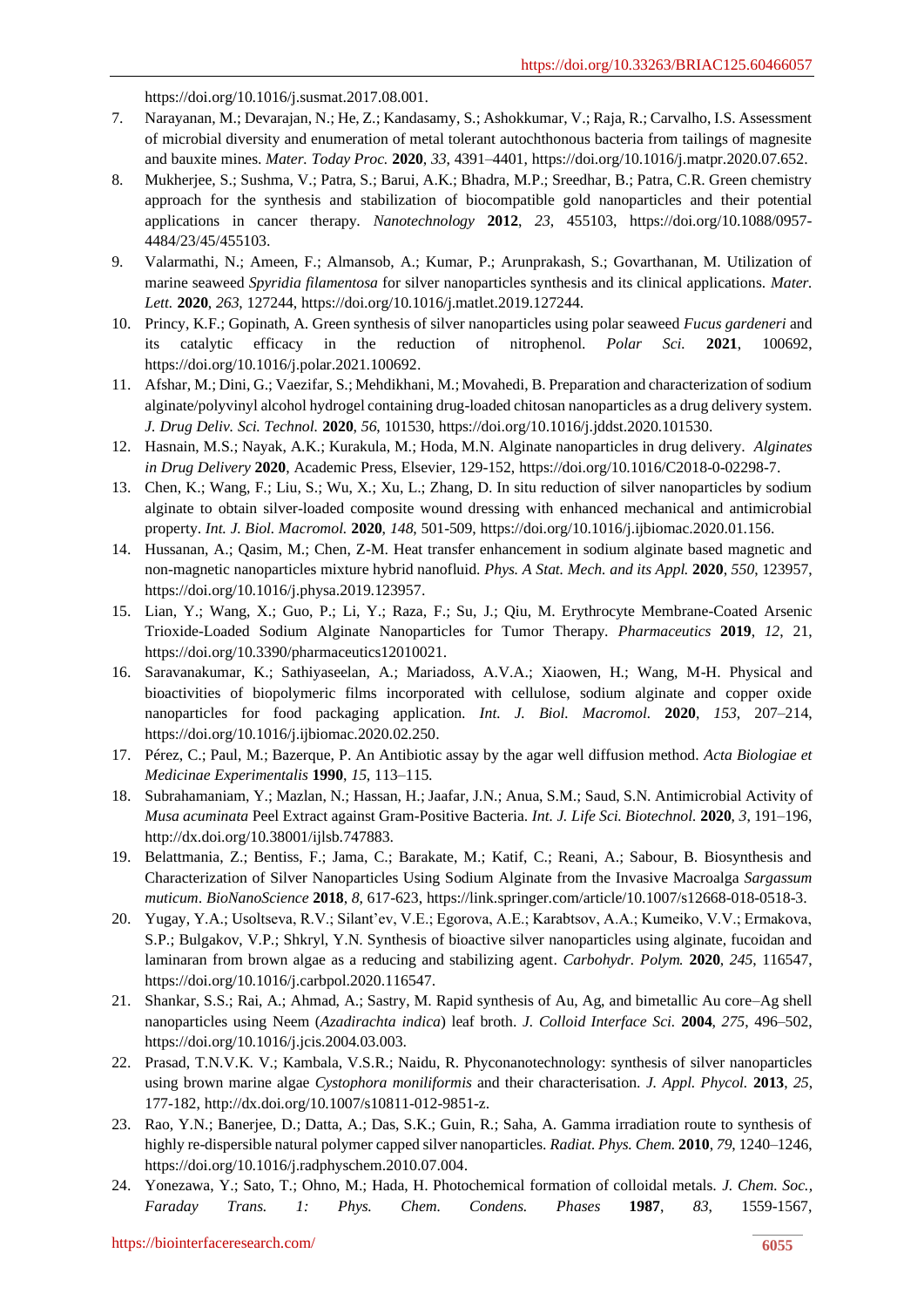[https://doi.org/10.1039/F19878301559.](https://doi.org/10.1039/F19878301559)

- 25. Yang, J.; Pan, J. Hydrothermal synthesis of silver nanoparticles by sodium alginate and their applications in surface-enhanced Raman scattering and catalysis. *Acta Mater.* **2012**, *60*, 4753-4758, [https://doi.org/10.1016/j.actamat.2012.05.037.](https://doi.org/10.1016/j.actamat.2012.05.037)
- 26. Dhas, T.S.; Kumar, V.G.; Karthick, V.; Govindaraju, K.; Shankara Narayana, T. Biosynthesis of gold nanoparticles using *Sargassum swartzii* and its cytotoxicity effect on HeLa cells. *Spectrochim. Acta Part A: Mol. Biomol. Spectrosc.* **2014**, *133*, 102-106[, https://doi.org/10.1016/j.saa.2014.05.042.](https://doi.org/10.1016/j.saa.2014.05.042)
- 27. Joye, I.J.; McClements, D.J. Biopolymer-based nanoparticles and microparticles: Fabrication, characterization, and application. *Curr. Opin. Colloid Interface Sci.* **2014**, *19*, 417-427, [https://doi.org/10.1016/j.cocis.2014.07.002.](https://doi.org/10.1016/j.cocis.2014.07.002)
- 28. Zhao, X.; Xia, Y.; Li, Q.; Ma, X.; Quan, F.; Geng, C.; Han, Z. Microwave-assisted synthesis of silver nanoparticles using sodium alginate and their antibacterial activity. *Colloids and Surfaces A: Physicochem. And Eng. Asp.* **2014**, *444*, 180-188[, https://doi.org/10.1016/j.colsurfa.2013.12.008.](https://doi.org/10.1016/j.colsurfa.2013.12.008)
- 29. Montaser, A.S.; Jlassi, K.; Ramadan, M.A.; Sleem, A.A.; Attia, M.F. Alginate, gelatin, and carboxymethyl cellulose coated nonwoven fabrics containing antimicrobial AgNPs for skin wound healing in rats. *Int. J. Biol. Macromol.* **2021**, *173*, 203-210, [https://doi.org/10.1016/j.ijbiomac.2021.01.123.](https://doi.org/10.1016/j.ijbiomac.2021.01.123)
- 30. Sundarrajan, P.; Eswaran, P.; Marimuthu, A.; Subhadra, L.B.; Kannaiyan, P. One Pot Synthesis and Characterization of Alginate Stabilized Semiconductor Nanoparticles. *Bull. Korean Chem. Soc.* **2012**, *33*, 3218-3224[, http://dx.doi.org/10.5012/bkcs.2012.33.10.3218.](http://dx.doi.org/10.5012/bkcs.2012.33.10.3218)
- 31. Tripathi, R.; Mishra, B. "Development and Evaluation of Sodium Alginate-Polyacrylamide Graft-Copolymer-Based Stomach Targeted Hydrogels of Famotidine." *AAPS PharmSciTech* **2012**, *13*, 1091–1102, [https://doi.org/10.1208/s12249-012-9824-1.](https://doi.org/10.1208/s12249-012-9824-1)
- 32. Rajivgandhi, G.N.; Ramachandran, G.; Maruthupandy, M.; Manoharan, N.; Alharbi, N.S.; Kadaikunnan, S.; Khaled, J.M.; Almanaa, T.N.; Li, W-J. Antioxidant, antibacterial and anti-biofilm activity of biosynthesized silver nanoparticles using *Gracilaria corticata* against biofilm producing K. pneumoniae. *Colloids Surfaces A: Physicochem. And Eng. Asp.* **2020**, *600*, 124830[, https://doi.org/10.1016/j.colsurfa.2020.124830.](https://doi.org/10.1016/j.colsurfa.2020.124830)
- 33. Voo, W-P.; Lee, B-B.; Idris, A.; Islam, A.; Tey, B-T.; Chan, E-S. Production of ultra-high concentration calcium alginate beads with prolonged dissolution profile. *RSC Adv.* **2015**, *5*, 36687–36695, [https://doi.org/10.1039/C5RA03862F.](https://doi.org/10.1039/C5RA03862F)
- 34. Mathlouthi, M.; Koenig, J.L. Vibrational Spectra of Carbohydrates. *Advances in Carbohydrate Chemistry and Biochemistry* **1987**, *44*, 7-89, Elsevier, [https://doi.org/10.1016/S0065-2318\(08\)60077-3.](https://doi.org/10.1016/S0065-2318(08)60077-3)
- 35. Silverstein R.M.; Clayton Bassler, G.; Morrill, T.C. Spectrometric identification of organic compounds  $(5<sup>th</sup>$ Edition) **1991**, Wiley.
- 36. Fenoradosoa, T.A.; Ali, G.; Delattre, C.; Laroche, C.; Petit, E.; Wadouachi, A.; Michaud, P. Extraction and characterization of an alginate from the brown seaweed *Sargassum turbinarioides* Grunow. *J. Appl. Phycol.* **2010**, *22*, 131-137[, http://dx.doi.org/10.1007/s10811-009-9432-y.](http://dx.doi.org/10.1007/s10811-009-9432-y)
- 37. Leal, D.; Matsuhiro, B.; Rossi, M.; Caruso, F. FT-IR spectra of alginic acid block fractions in three species of brown seaweeds. *Carbohydr. Res.* **2008**, *343*, 308-316[, https://doi.org/10.1016/j.carres.2007.10.016.](https://doi.org/10.1016/j.carres.2007.10.016)
- 38. Lawrie, G.; Keen, I.; Drew, B.; Chandler-Temple, A.; Rintoul, L.; Fredericks, P.; Grøndahl, L. Interactions between Alginate and Chitosan Biopolymers Characterized Using FTIR and XPS. *Biomacromolecules* **2007**, *8*, 2533–2541[, https://doi.org/10.1021/bm070014y.](https://doi.org/10.1021/bm070014y)
- 39. Gómez-Ordóñez, E.; Rupérez, P. FTIR-ATR spectroscopy as a tool for polysaccharide identification in edible brown and red seaweeds. *Food Hydrocoll.* **2011**, *25*, 1514-1520, [https://doi.org/10.1016/j.foodhyd.2011.02.009.](https://doi.org/10.1016/j.foodhyd.2011.02.009)
- 40. Baker, C.; Pradhan, A.; Pakstis, L.; Pochan, D.; Shah, S.I. Synthesis and Antibacterial Properties of Silver Nanoparticles. *J. Nanosci. Nanotechnol.* **2005**, *5*, 244-249, [https://doi.org/10.1166/jnn.2005.034.](https://doi.org/10.1166/jnn.2005.034)
- 41. Yu, J.; Zhang, W.; Li, Y.; Wang, G.; Yang, L.; Jin, J.; Chen, Q.; Huang, M. Synthesis, characterization, antimicrobial activity and mechanism of a novel hydroxyapatite whisker/nano zinc oxide biomaterial. *Biomed. Mater.* **2014**, *10*, 15001, [https://doi.org/10.1088/1748-6041/10/1/015001.](https://doi.org/10.1088/1748-6041/10/1/015001)
- 42. Guzman, M.; Dille, J.; Godet, S. Synthesis and antibacterial activity of silver nanoparticles against grampositive and gram-negative bacteria. *Nanomedicine: Nanotechnology, Biol. And Med.* **2012**, *8*, 37–45, [https://doi.org/10.1016/j.nano.2011.05.007.](https://doi.org/10.1016/j.nano.2011.05.007)
- 43. Wang, L.; Hu, C.; Shao, L. The antimicrobial activity of nanoparticles: present situation and prospects for the future. *Int. J. Nanomedicine* **2017**, *12*, 1227-1249, [https://doi.org/10.2147/IJN.S121956.](https://doi.org/10.2147/IJN.S121956)
- 44. Sarwar, A.; Katas, H.; Samsudin, S.N.; Zin, N.M. Regioselective Sequential Modification of Chitosan via